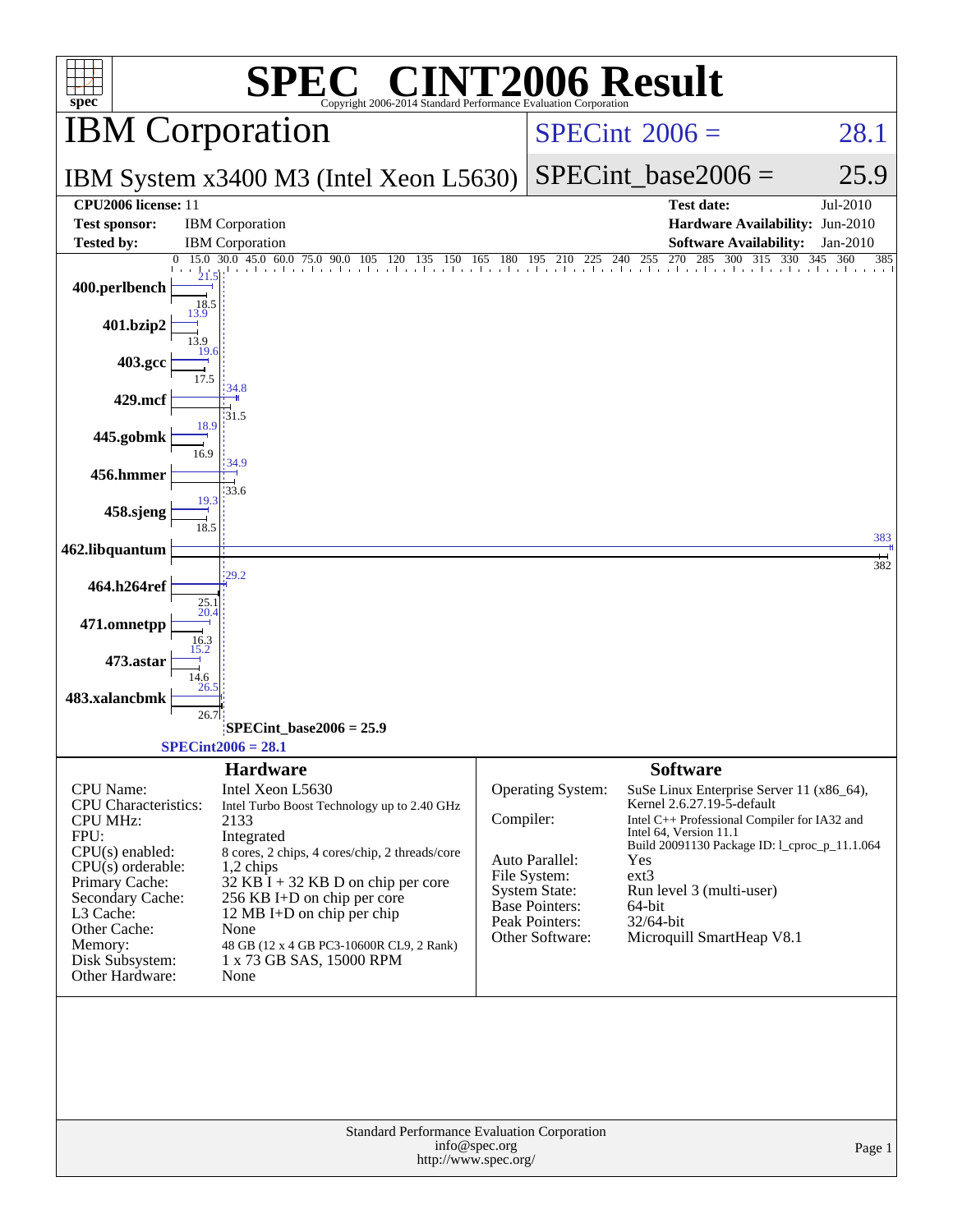

# **[SPEC CINT2006 Result](http://www.spec.org/auto/cpu2006/Docs/result-fields.html#SPECCINT2006Result)**

# IBM Corporation

### $SPECint2006 = 28.1$  $SPECint2006 = 28.1$

IBM System x3400 M3 (Intel Xeon L5630)

 $SPECTnt\_base2006 = 25.9$ 

#### **[CPU2006 license:](http://www.spec.org/auto/cpu2006/Docs/result-fields.html#CPU2006license)** 11 **[Test date:](http://www.spec.org/auto/cpu2006/Docs/result-fields.html#Testdate)** Jul-2010

**[Test sponsor:](http://www.spec.org/auto/cpu2006/Docs/result-fields.html#Testsponsor)** IBM Corporation **[Hardware Availability:](http://www.spec.org/auto/cpu2006/Docs/result-fields.html#HardwareAvailability)** Jun-2010 **[Tested by:](http://www.spec.org/auto/cpu2006/Docs/result-fields.html#Testedby)** IBM Corporation **[Software Availability:](http://www.spec.org/auto/cpu2006/Docs/result-fields.html#SoftwareAvailability)** Jan-2010

#### **[Results Table](http://www.spec.org/auto/cpu2006/Docs/result-fields.html#ResultsTable)**

|                    |                |       |                                                              | <b>Base</b> |                |       |                                                     |              | <b>Peak</b>    |              |                |              |
|--------------------|----------------|-------|--------------------------------------------------------------|-------------|----------------|-------|-----------------------------------------------------|--------------|----------------|--------------|----------------|--------------|
| <b>Benchmark</b>   | <b>Seconds</b> | Ratio | <b>Seconds</b>                                               | Ratio       | <b>Seconds</b> | Ratio | <b>Seconds</b>                                      | <b>Ratio</b> | <b>Seconds</b> | <b>Ratio</b> | <b>Seconds</b> | <b>Ratio</b> |
| $ 400$ .perlbench  | 528            | 18.5  | 529                                                          | 18.5        | 531            | 18.4  | 454                                                 | 21.5         | 453            | 21.6         | 454            | 21.5         |
| 401.bzip2          | 693            | 13.9  | 692                                                          | 13.9        | 694            | 13.9  | 692                                                 | 13.9         | 692            | 13.9         | 693            | 13.9         |
| $403.\mathrm{gcc}$ | 461            | 17.5  | 462                                                          | 17.4        | 458            | 17.6  | 411                                                 | 19.6         | 410            | 19.6         | 411            | 19.6         |
| $429$ .mcf         | 290            | 31.4  | 290                                                          | 31.5        | 290            | 31.5  | 266                                                 | 34.3         | 257            | 35.5         | 262            | 34.8         |
| $445$ .gobmk       | 620            | 16.9  | 619                                                          | 16.9        | 621            | 16.9  | 554                                                 | 18.9         | 554            | 18.9         | 555            | 18.9         |
| 456.hmmer          | 277            | 33.7  | 277                                                          | 33.6        | 278            | 33.6  | 268                                                 | 34.9         | 267            | 34.9         | 268            | 34.8         |
| $458$ .sjeng       | 655            | 18.5  | 655                                                          | 18.5        | 654            | 18.5  | 625                                                 | <b>19.3</b>  | 625            | 19.3         | 625            | 19.4         |
| 462.libquantum     | 54.2           | 382   | 54.2                                                         | 382         | 54.8           | 378   | 54.0                                                | 383          | 53.8           | 385          | 54.0           | 383          |
| 464.h264ref        | 880            | 25.1  | 882                                                          | 25.1        | 895            | 24.7  | 758                                                 | 29.2         | 764            | 29.0         | 757            | 29.2         |
| 471.omnetpp        | 383            | 16.3  | 384                                                          | 16.3        | 383            | 16.3  | 307                                                 | 20.4         | <b>307</b>     | <u>20.4</u>  | 306            | 20.4         |
| $473$ . astar      | 481            | 14.6  | 484                                                          | 14.5        | 480            | 14.6  | 462                                                 | 15.2         | 462            | 15.2         | 465            | 15.1         |
| 483.xalancbmk      | 259            | 26.7  | 258                                                          | 26.8        | 258            | 26.7  | 262                                                 | 26.3         | 261            | 26.5         | 261            | 26.5         |
|                    | $D = 140$      |       | المتحمل ومتحدث بجحافة والمكافئة وبالمستر والمستراة والارامية |             |                |       | Deld and called to all the total control of models. |              |                |              |                |              |

Results appear in the [order in which they were run.](http://www.spec.org/auto/cpu2006/Docs/result-fields.html#RunOrder) Bold underlined text [indicates a median measurement.](http://www.spec.org/auto/cpu2006/Docs/result-fields.html#Median)

#### **[Platform Notes](http://www.spec.org/auto/cpu2006/Docs/result-fields.html#PlatformNotes)**

 Turbo Mode Enable Turbo Boost set to Traditional CPU C State Enable Data Reuse Disable

#### **[General Notes](http://www.spec.org/auto/cpu2006/Docs/result-fields.html#GeneralNotes)**

 Binaries were compiled on SLES 10 with Binutils 2.18.50.0.7.20080502 'ulimit -s unlimited' was used to set the stack size to unlimited prior to run OMP\_NUM\_THREADS set to number of cores KMP\_AFFINITY set to granularity=fine,scatter

## **[Base Compiler Invocation](http://www.spec.org/auto/cpu2006/Docs/result-fields.html#BaseCompilerInvocation)**

[C benchmarks](http://www.spec.org/auto/cpu2006/Docs/result-fields.html#Cbenchmarks): [icc -m64](http://www.spec.org/cpu2006/results/res2010q3/cpu2006-20100802-12722.flags.html#user_CCbase_intel_icc_64bit_f346026e86af2a669e726fe758c88044)

[C++ benchmarks:](http://www.spec.org/auto/cpu2006/Docs/result-fields.html#CXXbenchmarks) [icpc -m64](http://www.spec.org/cpu2006/results/res2010q3/cpu2006-20100802-12722.flags.html#user_CXXbase_intel_icpc_64bit_fc66a5337ce925472a5c54ad6a0de310)

> Standard Performance Evaluation Corporation [info@spec.org](mailto:info@spec.org) <http://www.spec.org/>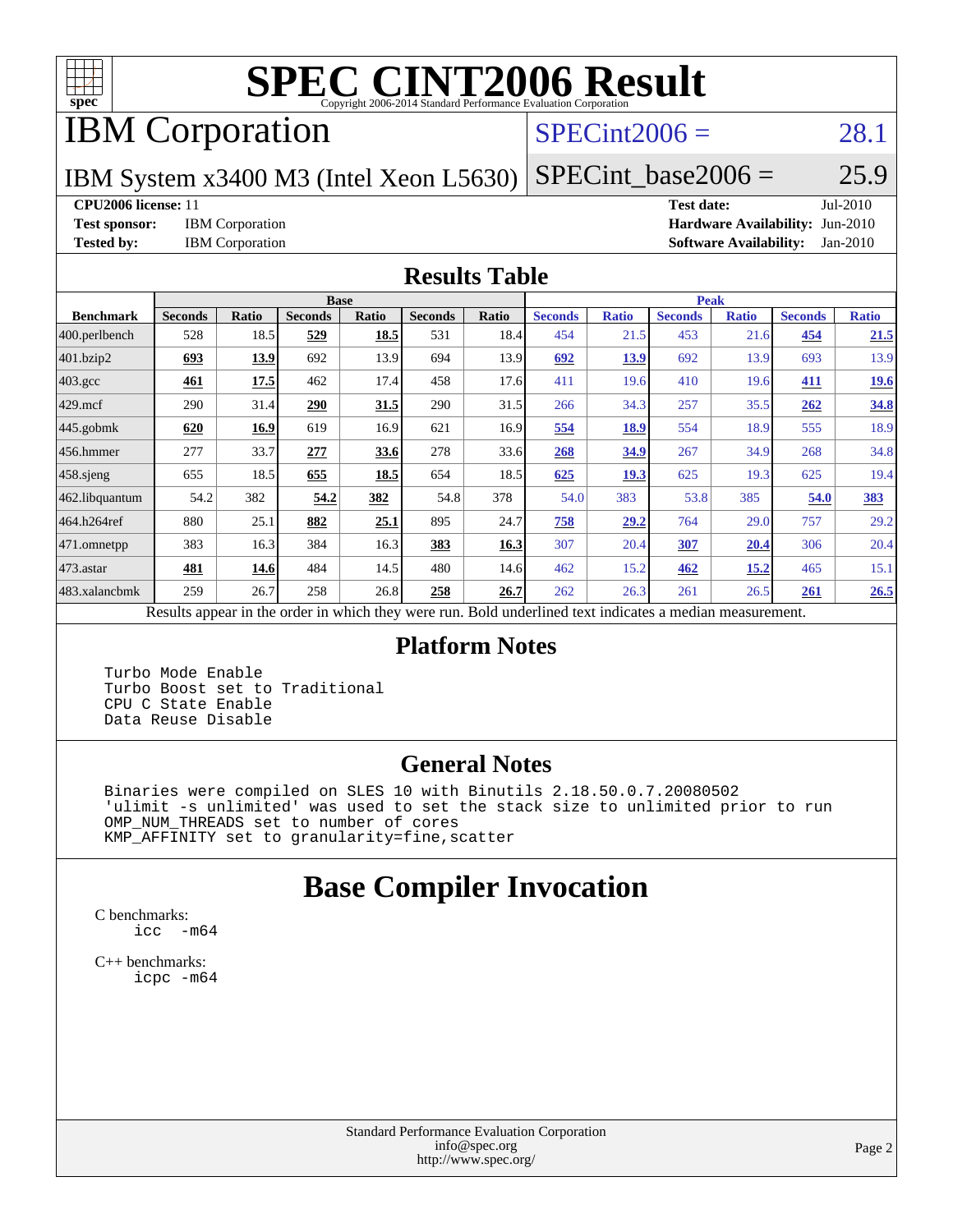

# **[SPEC CINT2006 Result](http://www.spec.org/auto/cpu2006/Docs/result-fields.html#SPECCINT2006Result)**

IBM Corporation

 $SPECint2006 = 28.1$  $SPECint2006 = 28.1$ 

IBM System x3400 M3 (Intel Xeon L5630) SPECint base2006 =  $25.9$ 

**[Test sponsor:](http://www.spec.org/auto/cpu2006/Docs/result-fields.html#Testsponsor)** IBM Corporation **[Hardware Availability:](http://www.spec.org/auto/cpu2006/Docs/result-fields.html#HardwareAvailability)** Jun-2010

**[CPU2006 license:](http://www.spec.org/auto/cpu2006/Docs/result-fields.html#CPU2006license)** 11 **[Test date:](http://www.spec.org/auto/cpu2006/Docs/result-fields.html#Testdate)** Jul-2010 **[Tested by:](http://www.spec.org/auto/cpu2006/Docs/result-fields.html#Testedby)** IBM Corporation **[Software Availability:](http://www.spec.org/auto/cpu2006/Docs/result-fields.html#SoftwareAvailability)** Jan-2010

### **[Base Portability Flags](http://www.spec.org/auto/cpu2006/Docs/result-fields.html#BasePortabilityFlags)**

 400.perlbench: [-DSPEC\\_CPU\\_LP64](http://www.spec.org/cpu2006/results/res2010q3/cpu2006-20100802-12722.flags.html#b400.perlbench_basePORTABILITY_DSPEC_CPU_LP64) [-DSPEC\\_CPU\\_LINUX\\_X64](http://www.spec.org/cpu2006/results/res2010q3/cpu2006-20100802-12722.flags.html#b400.perlbench_baseCPORTABILITY_DSPEC_CPU_LINUX_X64) 401.bzip2: [-DSPEC\\_CPU\\_LP64](http://www.spec.org/cpu2006/results/res2010q3/cpu2006-20100802-12722.flags.html#suite_basePORTABILITY401_bzip2_DSPEC_CPU_LP64) 403.gcc: [-DSPEC\\_CPU\\_LP64](http://www.spec.org/cpu2006/results/res2010q3/cpu2006-20100802-12722.flags.html#suite_basePORTABILITY403_gcc_DSPEC_CPU_LP64) 429.mcf: [-DSPEC\\_CPU\\_LP64](http://www.spec.org/cpu2006/results/res2010q3/cpu2006-20100802-12722.flags.html#suite_basePORTABILITY429_mcf_DSPEC_CPU_LP64) 445.gobmk: [-DSPEC\\_CPU\\_LP64](http://www.spec.org/cpu2006/results/res2010q3/cpu2006-20100802-12722.flags.html#suite_basePORTABILITY445_gobmk_DSPEC_CPU_LP64) 456.hmmer: [-DSPEC\\_CPU\\_LP64](http://www.spec.org/cpu2006/results/res2010q3/cpu2006-20100802-12722.flags.html#suite_basePORTABILITY456_hmmer_DSPEC_CPU_LP64) 458.sjeng: [-DSPEC\\_CPU\\_LP64](http://www.spec.org/cpu2006/results/res2010q3/cpu2006-20100802-12722.flags.html#suite_basePORTABILITY458_sjeng_DSPEC_CPU_LP64) 462.libquantum: [-DSPEC\\_CPU\\_LP64](http://www.spec.org/cpu2006/results/res2010q3/cpu2006-20100802-12722.flags.html#suite_basePORTABILITY462_libquantum_DSPEC_CPU_LP64) [-DSPEC\\_CPU\\_LINUX](http://www.spec.org/cpu2006/results/res2010q3/cpu2006-20100802-12722.flags.html#b462.libquantum_baseCPORTABILITY_DSPEC_CPU_LINUX) 464.h264ref: [-DSPEC\\_CPU\\_LP64](http://www.spec.org/cpu2006/results/res2010q3/cpu2006-20100802-12722.flags.html#suite_basePORTABILITY464_h264ref_DSPEC_CPU_LP64) 471.omnetpp: [-DSPEC\\_CPU\\_LP64](http://www.spec.org/cpu2006/results/res2010q3/cpu2006-20100802-12722.flags.html#suite_basePORTABILITY471_omnetpp_DSPEC_CPU_LP64) 473.astar: [-DSPEC\\_CPU\\_LP64](http://www.spec.org/cpu2006/results/res2010q3/cpu2006-20100802-12722.flags.html#suite_basePORTABILITY473_astar_DSPEC_CPU_LP64) 483.xalancbmk: [-DSPEC\\_CPU\\_LP64](http://www.spec.org/cpu2006/results/res2010q3/cpu2006-20100802-12722.flags.html#suite_basePORTABILITY483_xalancbmk_DSPEC_CPU_LP64) [-DSPEC\\_CPU\\_LINUX](http://www.spec.org/cpu2006/results/res2010q3/cpu2006-20100802-12722.flags.html#b483.xalancbmk_baseCXXPORTABILITY_DSPEC_CPU_LINUX)

### **[Base Optimization Flags](http://www.spec.org/auto/cpu2006/Docs/result-fields.html#BaseOptimizationFlags)**

[C benchmarks](http://www.spec.org/auto/cpu2006/Docs/result-fields.html#Cbenchmarks):

[-xSSE4.2](http://www.spec.org/cpu2006/results/res2010q3/cpu2006-20100802-12722.flags.html#user_CCbase_f-xSSE42_f91528193cf0b216347adb8b939d4107) [-ipo](http://www.spec.org/cpu2006/results/res2010q3/cpu2006-20100802-12722.flags.html#user_CCbase_f-ipo) [-O3](http://www.spec.org/cpu2006/results/res2010q3/cpu2006-20100802-12722.flags.html#user_CCbase_f-O3) [-no-prec-div](http://www.spec.org/cpu2006/results/res2010q3/cpu2006-20100802-12722.flags.html#user_CCbase_f-no-prec-div) [-static](http://www.spec.org/cpu2006/results/res2010q3/cpu2006-20100802-12722.flags.html#user_CCbase_f-static) [-parallel](http://www.spec.org/cpu2006/results/res2010q3/cpu2006-20100802-12722.flags.html#user_CCbase_f-parallel) [-opt-prefetch](http://www.spec.org/cpu2006/results/res2010q3/cpu2006-20100802-12722.flags.html#user_CCbase_f-opt-prefetch)

[C++ benchmarks:](http://www.spec.org/auto/cpu2006/Docs/result-fields.html#CXXbenchmarks)

[-xSSE4.2](http://www.spec.org/cpu2006/results/res2010q3/cpu2006-20100802-12722.flags.html#user_CXXbase_f-xSSE42_f91528193cf0b216347adb8b939d4107) [-ipo](http://www.spec.org/cpu2006/results/res2010q3/cpu2006-20100802-12722.flags.html#user_CXXbase_f-ipo) [-O3](http://www.spec.org/cpu2006/results/res2010q3/cpu2006-20100802-12722.flags.html#user_CXXbase_f-O3) [-no-prec-div](http://www.spec.org/cpu2006/results/res2010q3/cpu2006-20100802-12722.flags.html#user_CXXbase_f-no-prec-div) [-opt-prefetch](http://www.spec.org/cpu2006/results/res2010q3/cpu2006-20100802-12722.flags.html#user_CXXbase_f-opt-prefetch) [-Wl,-z,muldefs](http://www.spec.org/cpu2006/results/res2010q3/cpu2006-20100802-12722.flags.html#user_CXXbase_link_force_multiple1_74079c344b956b9658436fd1b6dd3a8a) [-L/home/cmplr/usr3/alrahate/cpu2006.1.1.ic11.1/libic11.1-64bit -lsmartheap64](http://www.spec.org/cpu2006/results/res2010q3/cpu2006-20100802-12722.flags.html#user_CXXbase_SmartHeap64_e2306cda84805d1ab360117a79ff779c)

#### **[Base Other Flags](http://www.spec.org/auto/cpu2006/Docs/result-fields.html#BaseOtherFlags)**

[C benchmarks](http://www.spec.org/auto/cpu2006/Docs/result-fields.html#Cbenchmarks):

403.gcc: [-Dalloca=\\_alloca](http://www.spec.org/cpu2006/results/res2010q3/cpu2006-20100802-12722.flags.html#b403.gcc_baseEXTRA_CFLAGS_Dalloca_be3056838c12de2578596ca5467af7f3)

## **[Peak Compiler Invocation](http://www.spec.org/auto/cpu2006/Docs/result-fields.html#PeakCompilerInvocation)**

[C benchmarks \(except as noted below\)](http://www.spec.org/auto/cpu2006/Docs/result-fields.html#Cbenchmarksexceptasnotedbelow):

icc  $-m64$ 

400.perlbench: [icc -m32](http://www.spec.org/cpu2006/results/res2010q3/cpu2006-20100802-12722.flags.html#user_peakCCLD400_perlbench_intel_icc_32bit_a6a621f8d50482236b970c6ac5f55f93)

429.mcf: [icc -m32](http://www.spec.org/cpu2006/results/res2010q3/cpu2006-20100802-12722.flags.html#user_peakCCLD429_mcf_intel_icc_32bit_a6a621f8d50482236b970c6ac5f55f93)

445.gobmk: [icc -m32](http://www.spec.org/cpu2006/results/res2010q3/cpu2006-20100802-12722.flags.html#user_peakCCLD445_gobmk_intel_icc_32bit_a6a621f8d50482236b970c6ac5f55f93)

464.h264ref: [icc -m32](http://www.spec.org/cpu2006/results/res2010q3/cpu2006-20100802-12722.flags.html#user_peakCCLD464_h264ref_intel_icc_32bit_a6a621f8d50482236b970c6ac5f55f93)

[C++ benchmarks \(except as noted below\):](http://www.spec.org/auto/cpu2006/Docs/result-fields.html#CXXbenchmarksexceptasnotedbelow) [icpc -m32](http://www.spec.org/cpu2006/results/res2010q3/cpu2006-20100802-12722.flags.html#user_CXXpeak_intel_icpc_32bit_4e5a5ef1a53fd332b3c49e69c3330699)

Continued on next page

Standard Performance Evaluation Corporation [info@spec.org](mailto:info@spec.org) <http://www.spec.org/>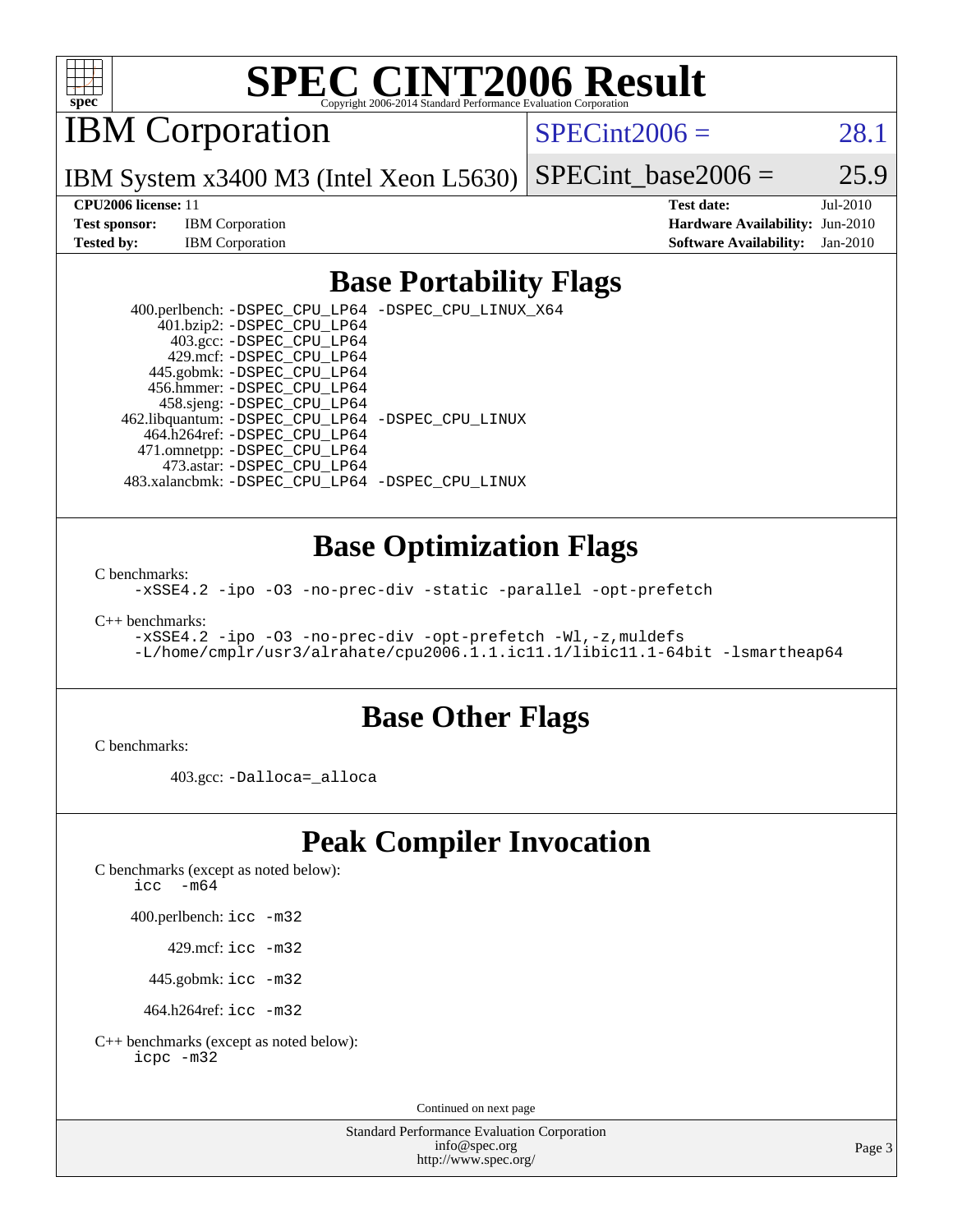

# **[SPEC CINT2006 Result](http://www.spec.org/auto/cpu2006/Docs/result-fields.html#SPECCINT2006Result)**

IBM Corporation

 $SPECint2006 = 28.1$  $SPECint2006 = 28.1$ 

IBM System x3400 M3 (Intel Xeon L5630)  $SPECTnt_base2006 = 25.9$ 

**[CPU2006 license:](http://www.spec.org/auto/cpu2006/Docs/result-fields.html#CPU2006license)** 11 **[Test date:](http://www.spec.org/auto/cpu2006/Docs/result-fields.html#Testdate)** Jul-2010 **[Test sponsor:](http://www.spec.org/auto/cpu2006/Docs/result-fields.html#Testsponsor)** IBM Corporation **[Hardware Availability:](http://www.spec.org/auto/cpu2006/Docs/result-fields.html#HardwareAvailability)** Jun-2010 **[Tested by:](http://www.spec.org/auto/cpu2006/Docs/result-fields.html#Testedby)** IBM Corporation **[Software Availability:](http://www.spec.org/auto/cpu2006/Docs/result-fields.html#SoftwareAvailability)** Jan-2010

# **[Peak Compiler Invocation \(Continued\)](http://www.spec.org/auto/cpu2006/Docs/result-fields.html#PeakCompilerInvocation)**

473.astar: [icpc -m64](http://www.spec.org/cpu2006/results/res2010q3/cpu2006-20100802-12722.flags.html#user_peakCXXLD473_astar_intel_icpc_64bit_fc66a5337ce925472a5c54ad6a0de310)

## **[Peak Portability Flags](http://www.spec.org/auto/cpu2006/Docs/result-fields.html#PeakPortabilityFlags)**

 400.perlbench: [-DSPEC\\_CPU\\_LINUX\\_IA32](http://www.spec.org/cpu2006/results/res2010q3/cpu2006-20100802-12722.flags.html#b400.perlbench_peakCPORTABILITY_DSPEC_CPU_LINUX_IA32) 401.bzip2: [-DSPEC\\_CPU\\_LP64](http://www.spec.org/cpu2006/results/res2010q3/cpu2006-20100802-12722.flags.html#suite_peakPORTABILITY401_bzip2_DSPEC_CPU_LP64)

 403.gcc: [-DSPEC\\_CPU\\_LP64](http://www.spec.org/cpu2006/results/res2010q3/cpu2006-20100802-12722.flags.html#suite_peakPORTABILITY403_gcc_DSPEC_CPU_LP64) 456.hmmer: [-DSPEC\\_CPU\\_LP64](http://www.spec.org/cpu2006/results/res2010q3/cpu2006-20100802-12722.flags.html#suite_peakPORTABILITY456_hmmer_DSPEC_CPU_LP64) 458.sjeng: [-DSPEC\\_CPU\\_LP64](http://www.spec.org/cpu2006/results/res2010q3/cpu2006-20100802-12722.flags.html#suite_peakPORTABILITY458_sjeng_DSPEC_CPU_LP64) 462.libquantum: [-DSPEC\\_CPU\\_LP64](http://www.spec.org/cpu2006/results/res2010q3/cpu2006-20100802-12722.flags.html#suite_peakPORTABILITY462_libquantum_DSPEC_CPU_LP64) [-DSPEC\\_CPU\\_LINUX](http://www.spec.org/cpu2006/results/res2010q3/cpu2006-20100802-12722.flags.html#b462.libquantum_peakCPORTABILITY_DSPEC_CPU_LINUX) 473.astar: [-DSPEC\\_CPU\\_LP64](http://www.spec.org/cpu2006/results/res2010q3/cpu2006-20100802-12722.flags.html#suite_peakPORTABILITY473_astar_DSPEC_CPU_LP64) 483.xalancbmk: [-DSPEC\\_CPU\\_LINUX](http://www.spec.org/cpu2006/results/res2010q3/cpu2006-20100802-12722.flags.html#b483.xalancbmk_peakCXXPORTABILITY_DSPEC_CPU_LINUX)

## **[Peak Optimization Flags](http://www.spec.org/auto/cpu2006/Docs/result-fields.html#PeakOptimizationFlags)**

[C benchmarks](http://www.spec.org/auto/cpu2006/Docs/result-fields.html#Cbenchmarks):

 400.perlbench: [-xSSE4.2](http://www.spec.org/cpu2006/results/res2010q3/cpu2006-20100802-12722.flags.html#user_peakPASS2_CFLAGSPASS2_LDCFLAGS400_perlbench_f-xSSE42_f91528193cf0b216347adb8b939d4107)(pass 2) [-prof-gen](http://www.spec.org/cpu2006/results/res2010q3/cpu2006-20100802-12722.flags.html#user_peakPASS1_CFLAGSPASS1_LDCFLAGS400_perlbench_prof_gen_e43856698f6ca7b7e442dfd80e94a8fc)(pass 1) [-ipo](http://www.spec.org/cpu2006/results/res2010q3/cpu2006-20100802-12722.flags.html#user_peakPASS2_CFLAGSPASS2_LDCFLAGS400_perlbench_f-ipo)(pass 2) [-O3](http://www.spec.org/cpu2006/results/res2010q3/cpu2006-20100802-12722.flags.html#user_peakPASS2_CFLAGSPASS2_LDCFLAGS400_perlbench_f-O3)(pass 2) [-no-prec-div](http://www.spec.org/cpu2006/results/res2010q3/cpu2006-20100802-12722.flags.html#user_peakPASS2_CFLAGSPASS2_LDCFLAGS400_perlbench_f-no-prec-div)(pass 2) [-static](http://www.spec.org/cpu2006/results/res2010q3/cpu2006-20100802-12722.flags.html#user_peakPASS2_CFLAGSPASS2_LDCFLAGS400_perlbench_f-static)(pass 2) [-prof-use](http://www.spec.org/cpu2006/results/res2010q3/cpu2006-20100802-12722.flags.html#user_peakPASS2_CFLAGSPASS2_LDCFLAGS400_perlbench_prof_use_bccf7792157ff70d64e32fe3e1250b55)(pass 2) [-ansi-alias](http://www.spec.org/cpu2006/results/res2010q3/cpu2006-20100802-12722.flags.html#user_peakCOPTIMIZE400_perlbench_f-ansi-alias) [-opt-prefetch](http://www.spec.org/cpu2006/results/res2010q3/cpu2006-20100802-12722.flags.html#user_peakCOPTIMIZE400_perlbench_f-opt-prefetch) 401.bzip2: [-xSSE4.2](http://www.spec.org/cpu2006/results/res2010q3/cpu2006-20100802-12722.flags.html#user_peakPASS2_CFLAGSPASS2_LDCFLAGS401_bzip2_f-xSSE42_f91528193cf0b216347adb8b939d4107)(pass 2) [-prof-gen](http://www.spec.org/cpu2006/results/res2010q3/cpu2006-20100802-12722.flags.html#user_peakPASS1_CFLAGSPASS1_LDCFLAGS401_bzip2_prof_gen_e43856698f6ca7b7e442dfd80e94a8fc)(pass 1) [-ipo](http://www.spec.org/cpu2006/results/res2010q3/cpu2006-20100802-12722.flags.html#user_peakPASS2_CFLAGSPASS2_LDCFLAGS401_bzip2_f-ipo)(pass 2) [-O3](http://www.spec.org/cpu2006/results/res2010q3/cpu2006-20100802-12722.flags.html#user_peakPASS2_CFLAGSPASS2_LDCFLAGS401_bzip2_f-O3)(pass 2) [-no-prec-div](http://www.spec.org/cpu2006/results/res2010q3/cpu2006-20100802-12722.flags.html#user_peakCOPTIMIZEPASS2_CFLAGSPASS2_LDCFLAGS401_bzip2_f-no-prec-div) [-static](http://www.spec.org/cpu2006/results/res2010q3/cpu2006-20100802-12722.flags.html#user_peakPASS2_CFLAGSPASS2_LDCFLAGS401_bzip2_f-static)(pass 2) [-prof-use](http://www.spec.org/cpu2006/results/res2010q3/cpu2006-20100802-12722.flags.html#user_peakPASS2_CFLAGSPASS2_LDCFLAGS401_bzip2_prof_use_bccf7792157ff70d64e32fe3e1250b55)(pass 2) [-auto-ilp32](http://www.spec.org/cpu2006/results/res2010q3/cpu2006-20100802-12722.flags.html#user_peakCOPTIMIZE401_bzip2_f-auto-ilp32) [-opt-prefetch](http://www.spec.org/cpu2006/results/res2010q3/cpu2006-20100802-12722.flags.html#user_peakCOPTIMIZE401_bzip2_f-opt-prefetch) [-ansi-alias](http://www.spec.org/cpu2006/results/res2010q3/cpu2006-20100802-12722.flags.html#user_peakCOPTIMIZE401_bzip2_f-ansi-alias) 403.gcc: [-xSSE4.2](http://www.spec.org/cpu2006/results/res2010q3/cpu2006-20100802-12722.flags.html#user_peakCOPTIMIZE403_gcc_f-xSSE42_f91528193cf0b216347adb8b939d4107) [-ipo](http://www.spec.org/cpu2006/results/res2010q3/cpu2006-20100802-12722.flags.html#user_peakCOPTIMIZE403_gcc_f-ipo) [-O3](http://www.spec.org/cpu2006/results/res2010q3/cpu2006-20100802-12722.flags.html#user_peakCOPTIMIZE403_gcc_f-O3) [-no-prec-div](http://www.spec.org/cpu2006/results/res2010q3/cpu2006-20100802-12722.flags.html#user_peakCOPTIMIZE403_gcc_f-no-prec-div) [-static](http://www.spec.org/cpu2006/results/res2010q3/cpu2006-20100802-12722.flags.html#user_peakCOPTIMIZE403_gcc_f-static) [-inline-calloc](http://www.spec.org/cpu2006/results/res2010q3/cpu2006-20100802-12722.flags.html#user_peakCOPTIMIZE403_gcc_f-inline-calloc) [-opt-malloc-options=3](http://www.spec.org/cpu2006/results/res2010q3/cpu2006-20100802-12722.flags.html#user_peakCOPTIMIZE403_gcc_f-opt-malloc-options_13ab9b803cf986b4ee62f0a5998c2238) [-auto-ilp32](http://www.spec.org/cpu2006/results/res2010q3/cpu2006-20100802-12722.flags.html#user_peakCOPTIMIZE403_gcc_f-auto-ilp32) 429.mcf: [-xSSE4.2](http://www.spec.org/cpu2006/results/res2010q3/cpu2006-20100802-12722.flags.html#user_peakCOPTIMIZE429_mcf_f-xSSE42_f91528193cf0b216347adb8b939d4107) [-ipo](http://www.spec.org/cpu2006/results/res2010q3/cpu2006-20100802-12722.flags.html#user_peakCOPTIMIZE429_mcf_f-ipo) [-O3](http://www.spec.org/cpu2006/results/res2010q3/cpu2006-20100802-12722.flags.html#user_peakCOPTIMIZE429_mcf_f-O3) [-no-prec-div](http://www.spec.org/cpu2006/results/res2010q3/cpu2006-20100802-12722.flags.html#user_peakCOPTIMIZE429_mcf_f-no-prec-div) [-static](http://www.spec.org/cpu2006/results/res2010q3/cpu2006-20100802-12722.flags.html#user_peakCOPTIMIZE429_mcf_f-static) [-opt-prefetch](http://www.spec.org/cpu2006/results/res2010q3/cpu2006-20100802-12722.flags.html#user_peakCOPTIMIZE429_mcf_f-opt-prefetch) 445.gobmk: [-xSSE4.2](http://www.spec.org/cpu2006/results/res2010q3/cpu2006-20100802-12722.flags.html#user_peakPASS2_CFLAGSPASS2_LDCFLAGS445_gobmk_f-xSSE42_f91528193cf0b216347adb8b939d4107)(pass 2) [-prof-gen](http://www.spec.org/cpu2006/results/res2010q3/cpu2006-20100802-12722.flags.html#user_peakPASS1_CFLAGSPASS1_LDCFLAGS445_gobmk_prof_gen_e43856698f6ca7b7e442dfd80e94a8fc)(pass 1) [-prof-use](http://www.spec.org/cpu2006/results/res2010q3/cpu2006-20100802-12722.flags.html#user_peakPASS2_CFLAGSPASS2_LDCFLAGS445_gobmk_prof_use_bccf7792157ff70d64e32fe3e1250b55)(pass 2) [-O2](http://www.spec.org/cpu2006/results/res2010q3/cpu2006-20100802-12722.flags.html#user_peakCOPTIMIZE445_gobmk_f-O2) [-ipo](http://www.spec.org/cpu2006/results/res2010q3/cpu2006-20100802-12722.flags.html#user_peakCOPTIMIZE445_gobmk_f-ipo) [-no-prec-div](http://www.spec.org/cpu2006/results/res2010q3/cpu2006-20100802-12722.flags.html#user_peakCOPTIMIZE445_gobmk_f-no-prec-div) [-ansi-alias](http://www.spec.org/cpu2006/results/res2010q3/cpu2006-20100802-12722.flags.html#user_peakCOPTIMIZE445_gobmk_f-ansi-alias) 456.hmmer: [-xSSE4.2](http://www.spec.org/cpu2006/results/res2010q3/cpu2006-20100802-12722.flags.html#user_peakCOPTIMIZE456_hmmer_f-xSSE42_f91528193cf0b216347adb8b939d4107) [-ipo](http://www.spec.org/cpu2006/results/res2010q3/cpu2006-20100802-12722.flags.html#user_peakCOPTIMIZE456_hmmer_f-ipo) [-O3](http://www.spec.org/cpu2006/results/res2010q3/cpu2006-20100802-12722.flags.html#user_peakCOPTIMIZE456_hmmer_f-O3) [-no-prec-div](http://www.spec.org/cpu2006/results/res2010q3/cpu2006-20100802-12722.flags.html#user_peakCOPTIMIZE456_hmmer_f-no-prec-div) [-static](http://www.spec.org/cpu2006/results/res2010q3/cpu2006-20100802-12722.flags.html#user_peakCOPTIMIZE456_hmmer_f-static) [-unroll2](http://www.spec.org/cpu2006/results/res2010q3/cpu2006-20100802-12722.flags.html#user_peakCOPTIMIZE456_hmmer_f-unroll_784dae83bebfb236979b41d2422d7ec2) [-ansi-alias](http://www.spec.org/cpu2006/results/res2010q3/cpu2006-20100802-12722.flags.html#user_peakCOPTIMIZE456_hmmer_f-ansi-alias) [-auto-ilp32](http://www.spec.org/cpu2006/results/res2010q3/cpu2006-20100802-12722.flags.html#user_peakCOPTIMIZE456_hmmer_f-auto-ilp32) 458.sjeng: [-xSSE4.2](http://www.spec.org/cpu2006/results/res2010q3/cpu2006-20100802-12722.flags.html#user_peakPASS2_CFLAGSPASS2_LDCFLAGS458_sjeng_f-xSSE42_f91528193cf0b216347adb8b939d4107)(pass 2) [-prof-gen](http://www.spec.org/cpu2006/results/res2010q3/cpu2006-20100802-12722.flags.html#user_peakPASS1_CFLAGSPASS1_LDCFLAGS458_sjeng_prof_gen_e43856698f6ca7b7e442dfd80e94a8fc)(pass 1) [-ipo](http://www.spec.org/cpu2006/results/res2010q3/cpu2006-20100802-12722.flags.html#user_peakPASS2_CFLAGSPASS2_LDCFLAGS458_sjeng_f-ipo)(pass 2) [-O3](http://www.spec.org/cpu2006/results/res2010q3/cpu2006-20100802-12722.flags.html#user_peakPASS2_CFLAGSPASS2_LDCFLAGS458_sjeng_f-O3)(pass 2) [-no-prec-div](http://www.spec.org/cpu2006/results/res2010q3/cpu2006-20100802-12722.flags.html#user_peakPASS2_CFLAGSPASS2_LDCFLAGS458_sjeng_f-no-prec-div)(pass 2) [-static](http://www.spec.org/cpu2006/results/res2010q3/cpu2006-20100802-12722.flags.html#user_peakPASS2_CFLAGSPASS2_LDCFLAGS458_sjeng_f-static)(pass 2) [-prof-use](http://www.spec.org/cpu2006/results/res2010q3/cpu2006-20100802-12722.flags.html#user_peakPASS2_CFLAGSPASS2_LDCFLAGS458_sjeng_prof_use_bccf7792157ff70d64e32fe3e1250b55)(pass 2) [-unroll4](http://www.spec.org/cpu2006/results/res2010q3/cpu2006-20100802-12722.flags.html#user_peakCOPTIMIZE458_sjeng_f-unroll_4e5e4ed65b7fd20bdcd365bec371b81f) 462.libquantum: [-xSSE4.2](http://www.spec.org/cpu2006/results/res2010q3/cpu2006-20100802-12722.flags.html#user_peakCOPTIMIZE462_libquantum_f-xSSE42_f91528193cf0b216347adb8b939d4107) [-ipo](http://www.spec.org/cpu2006/results/res2010q3/cpu2006-20100802-12722.flags.html#user_peakCOPTIMIZE462_libquantum_f-ipo) [-O3](http://www.spec.org/cpu2006/results/res2010q3/cpu2006-20100802-12722.flags.html#user_peakCOPTIMIZE462_libquantum_f-O3) [-no-prec-div](http://www.spec.org/cpu2006/results/res2010q3/cpu2006-20100802-12722.flags.html#user_peakCOPTIMIZE462_libquantum_f-no-prec-div) [-static](http://www.spec.org/cpu2006/results/res2010q3/cpu2006-20100802-12722.flags.html#user_peakCOPTIMIZE462_libquantum_f-static) [-parallel](http://www.spec.org/cpu2006/results/res2010q3/cpu2006-20100802-12722.flags.html#user_peakCOPTIMIZE462_libquantum_f-parallel) [-opt-prefetch](http://www.spec.org/cpu2006/results/res2010q3/cpu2006-20100802-12722.flags.html#user_peakCOPTIMIZE462_libquantum_f-opt-prefetch) [-par-schedule-static=32768](http://www.spec.org/cpu2006/results/res2010q3/cpu2006-20100802-12722.flags.html#user_peakCOPTIMIZE462_libquantum_f-par-schedule_9386bcd99ba64e99ee01d1aafefddd14) [-ansi-alias](http://www.spec.org/cpu2006/results/res2010q3/cpu2006-20100802-12722.flags.html#user_peakCOPTIMIZE462_libquantum_f-ansi-alias) 464.h264ref: [-xSSE4.2](http://www.spec.org/cpu2006/results/res2010q3/cpu2006-20100802-12722.flags.html#user_peakPASS2_CFLAGSPASS2_LDCFLAGS464_h264ref_f-xSSE42_f91528193cf0b216347adb8b939d4107)(pass 2) [-prof-gen](http://www.spec.org/cpu2006/results/res2010q3/cpu2006-20100802-12722.flags.html#user_peakPASS1_CFLAGSPASS1_LDCFLAGS464_h264ref_prof_gen_e43856698f6ca7b7e442dfd80e94a8fc)(pass 1) [-ipo](http://www.spec.org/cpu2006/results/res2010q3/cpu2006-20100802-12722.flags.html#user_peakPASS2_CFLAGSPASS2_LDCFLAGS464_h264ref_f-ipo)(pass 2) [-O3](http://www.spec.org/cpu2006/results/res2010q3/cpu2006-20100802-12722.flags.html#user_peakPASS2_CFLAGSPASS2_LDCFLAGS464_h264ref_f-O3)(pass 2) [-no-prec-div](http://www.spec.org/cpu2006/results/res2010q3/cpu2006-20100802-12722.flags.html#user_peakPASS2_CFLAGSPASS2_LDCFLAGS464_h264ref_f-no-prec-div)(pass 2) [-static](http://www.spec.org/cpu2006/results/res2010q3/cpu2006-20100802-12722.flags.html#user_peakPASS2_CFLAGSPASS2_LDCFLAGS464_h264ref_f-static)(pass 2) [-prof-use](http://www.spec.org/cpu2006/results/res2010q3/cpu2006-20100802-12722.flags.html#user_peakPASS2_CFLAGSPASS2_LDCFLAGS464_h264ref_prof_use_bccf7792157ff70d64e32fe3e1250b55)(pass 2) [-unroll2](http://www.spec.org/cpu2006/results/res2010q3/cpu2006-20100802-12722.flags.html#user_peakCOPTIMIZE464_h264ref_f-unroll_784dae83bebfb236979b41d2422d7ec2) [-ansi-alias](http://www.spec.org/cpu2006/results/res2010q3/cpu2006-20100802-12722.flags.html#user_peakCOPTIMIZE464_h264ref_f-ansi-alias)

Continued on next page

Standard Performance Evaluation Corporation [info@spec.org](mailto:info@spec.org) <http://www.spec.org/>